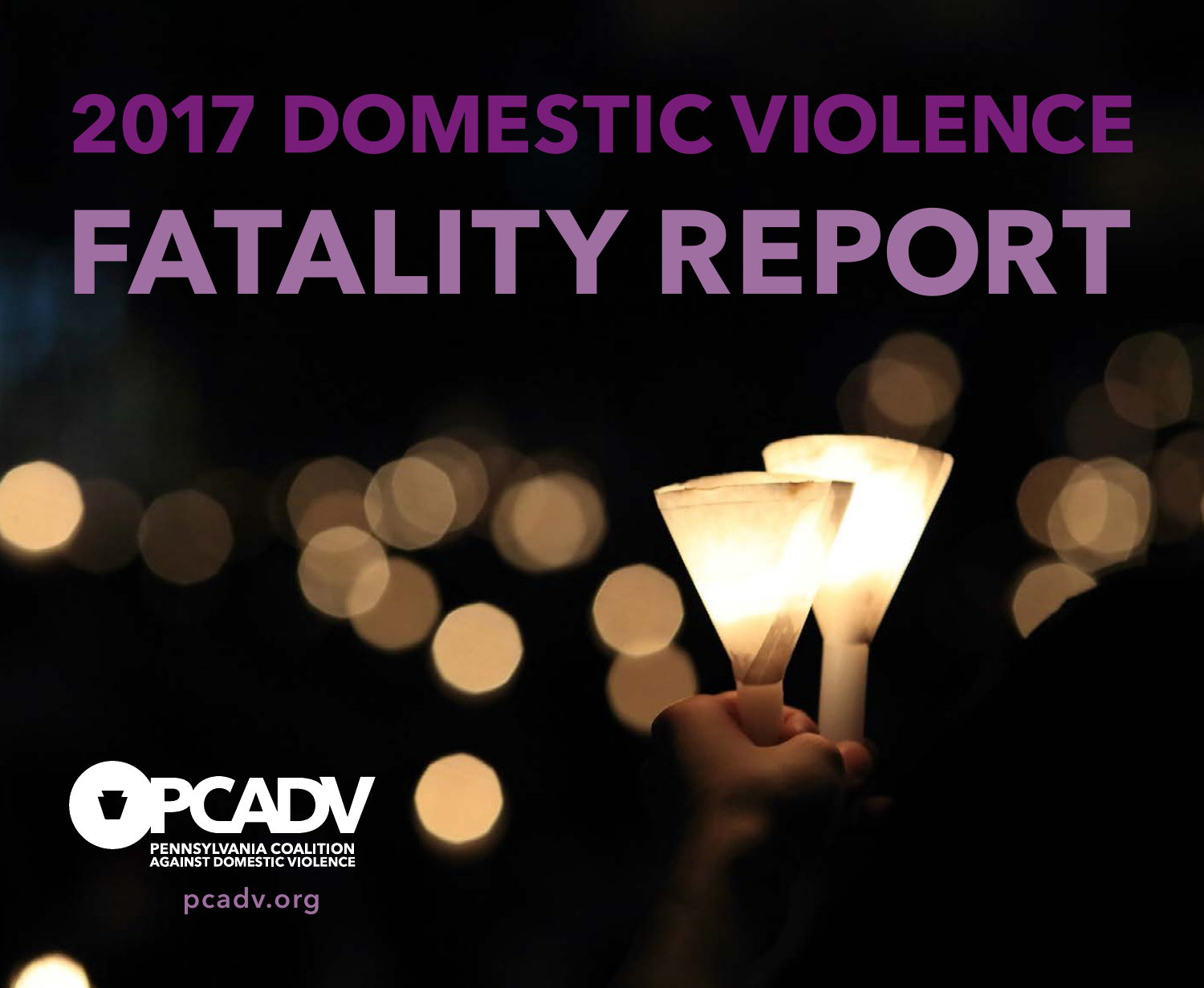This report is dedicated to all domestic violence homicide victims and survivors in Pennsylvania, and to those working to end domestic violence for future generations.

The Pennsylvania Coalition Against Domestic Violence's (PCADV) annual Fatality Report has been the single most reliable source for information about domestic violence-related deaths in Pennsylvania for more than 18 years. Pennsylvania does not have reporting requirements for domestic violence homicides.

We exclude child abuse and neglect deaths because they are reported by the Pennsylvania Department of Human Services. However, we include certain child deaths when the deaths are a direct result of domestic violence. These may include situations where the perpetrator kills the entire family or the children/child to harm the parent.

PCADV compiles its annual list based on news accounts, police reports, and information received from our 60 community-based programs serving all 67 counties.

PCADV uses a conservative method of identifying domestic violence deaths. We do not include cases where no arrests have been made or where the relationship between victim and perpetrator is unclear. We count fatalities involving current and former intimate partners; family members; and bystanders, interveners and others, such as former partners killed by new partners or new partners killed by former partners.

#### **For more information about this report or for media inquiries, contact:**

PCADV Public Affairs Department 717.545.6400 or publicaffairs@pcadv.org

# **ABOUT THE REPORT**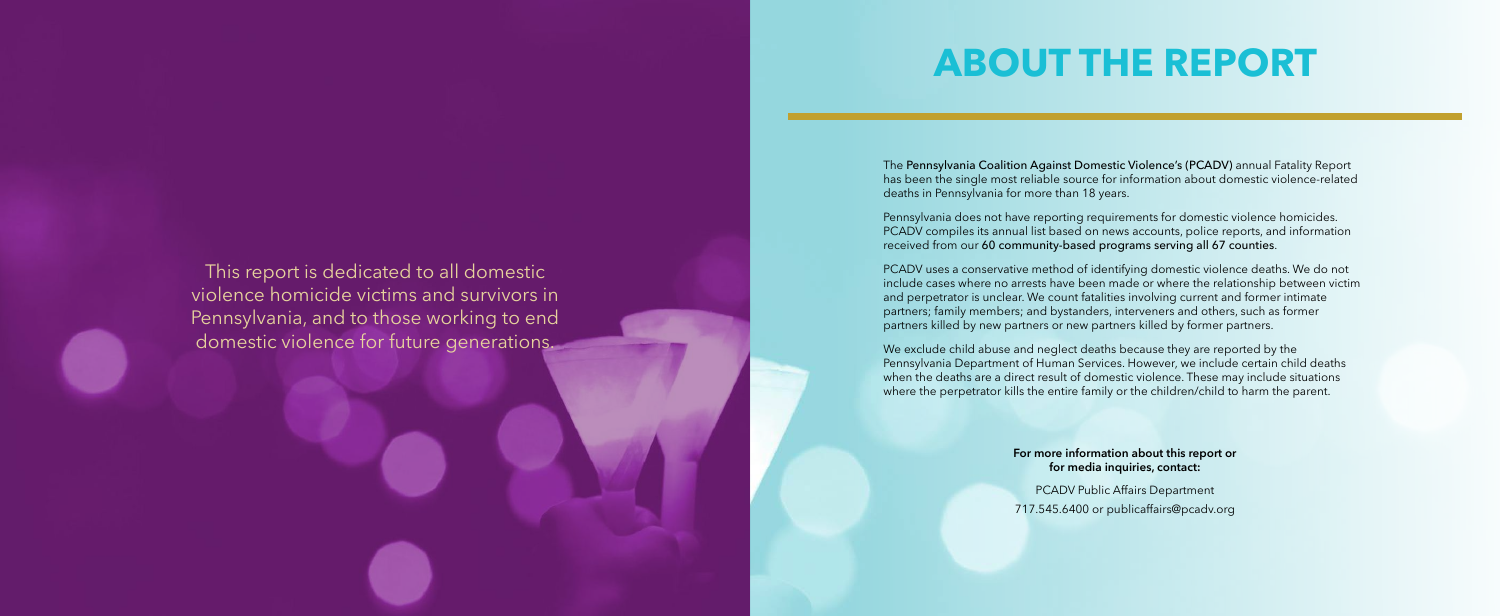## **REPORT OVERVIEW**

In the last 10 years, more than 1,600 people have died from domestic violence-related incidents in Pennsylvania. Those killed included women, children, and men of all ages, races, and socio-economic groups. In 2017, 117 people were killed as a result of domestic violence. This includes 78 females and 39 males. There were also 47 perpetrator deaths in 2017.

### **A DECADE OF DOMESTIC VIOLENCE DEATHS**

### *NUMBER OF VICTIM & PERPETRATOR DEATHS*



burning building and victim killed by crossbow.



### *TOTAL VICTIMS IN 2017: 117*

### **2017 VICTIM DEMOGRAPHICS**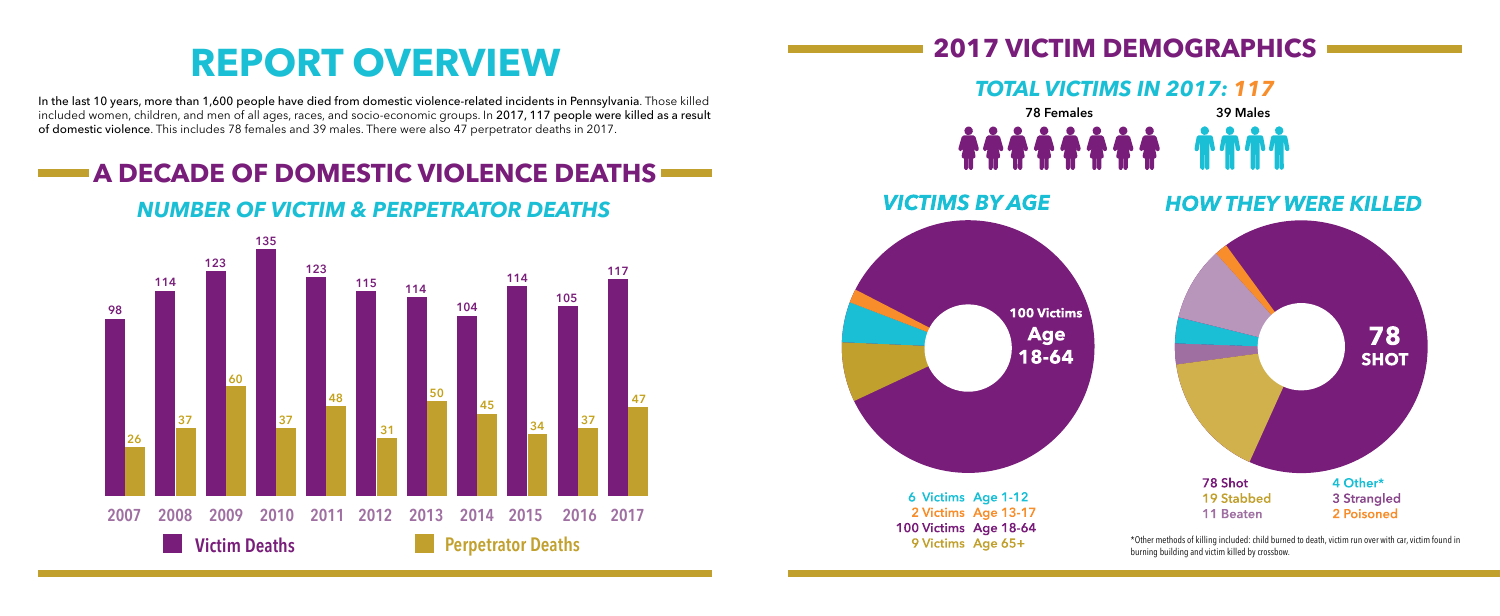### **FIREARMS CONSISTENTLY TOP KILLING METHOD A DECADE OF DOMESTIC VIOLENCE DEATHS BY FIREARM**

### **INTIMATE PARTNER VIOLENCE DEATHS**

Intimate Partner Violence is the most common cause of domestic violence homicides. Among the 117 domestic violence deaths in 2017, 60% of victims were killed by either a current or former intimate partner.



#### *60% OF VICTIMS WERE KILLED BY A CURRENT OR FORMER INTIMATE PARTNER*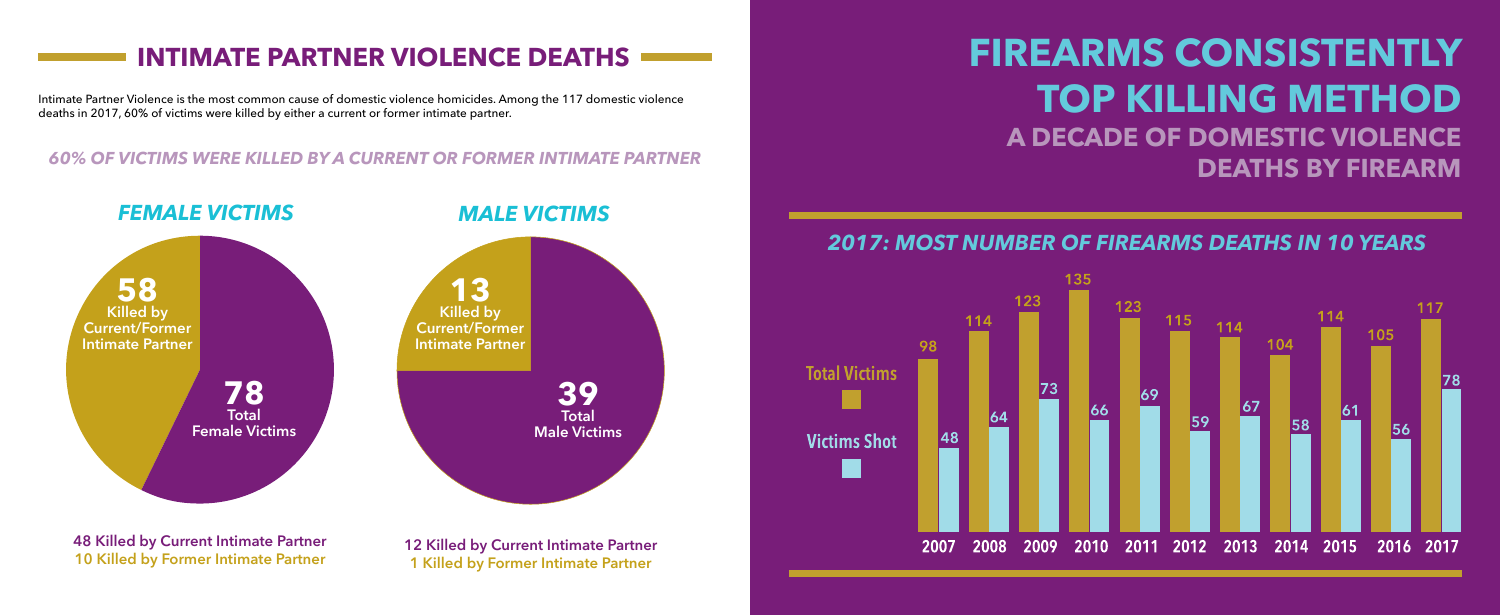### **2017 VICTIM DEMOGRAPHICS**



### **LETHALITY ASSESSMENT PROGRAM: CONNECTING VICTIMS WITH LIFE-SAVING SERVICES**

Police respond to domestic violence calls every day. In fact these calls are some of the most dangerous ones managed by law enforcement. In Pennsylvania, before 2012, police had limited options in encouraging victims to seek help. screening questions to determine if they are at high-risk of being killed. Depending on the victims' answers, the officer(s) immediately put the victim in touch with advocates from the local domestic violence program.

The Lethality Assessment Program (LAP) changed that. Now in its fifth year, LAP has helped thousands of domestic violence victims connect with the critical, and at times life-saving services, offered by our network of domestic violence programs.

LAP involves police asking victims, at the scene of a intimate partner domestic violence incident, a series of

When developing the program, PCADV implemented Maryland's nationally recognized evidence-based LAP model. We learned that too few abuse victims received services from local domestic violence programs. Research showed only 4% of victims killed as a result of domestic violence had contacted a hotline, shelter, or program prior to being killed.

*That needed to change. And it did.* 

#### *Since 2012:*

- 
- Of those, 9,761 screened as "high-danger"
- 
- 

• There have been 14,227 lethality assessment screens in Pennsylvania • 6,183 spoke with a hotline advocate at the scene • 63% of high-danger victims accessed program services

The LAP pilot program began with just 12 counties: Adams, Centre, Chester, Clinton, Erie, Franklin, Indiana, Lycoming, McKean, Montgomery, Tioga, and York. The early program had participation from 12 domestic violence programs and 20 law enforcement agencies.

Five years later, the program has grown to include 278 law enforcement agencies and 43 programs in 45 counties. The growth of LAP has been nothing short of remarkable.

At PCADV, we know that lives have been saved as a result of connecting victims with domestic violence services and we

are extraordinarily grateful for the law enforcement agencies and programs that have participated in the program.

While we are proud of the progress of LAP, we know there is more work to do. We are currently working with the Pennsylvania State Police to incrementally expand the program.

In recognition of LAP's five-year anniversary, PCADV published a report with more information about the program's history and successes, which can be found on our website at pcadv.org.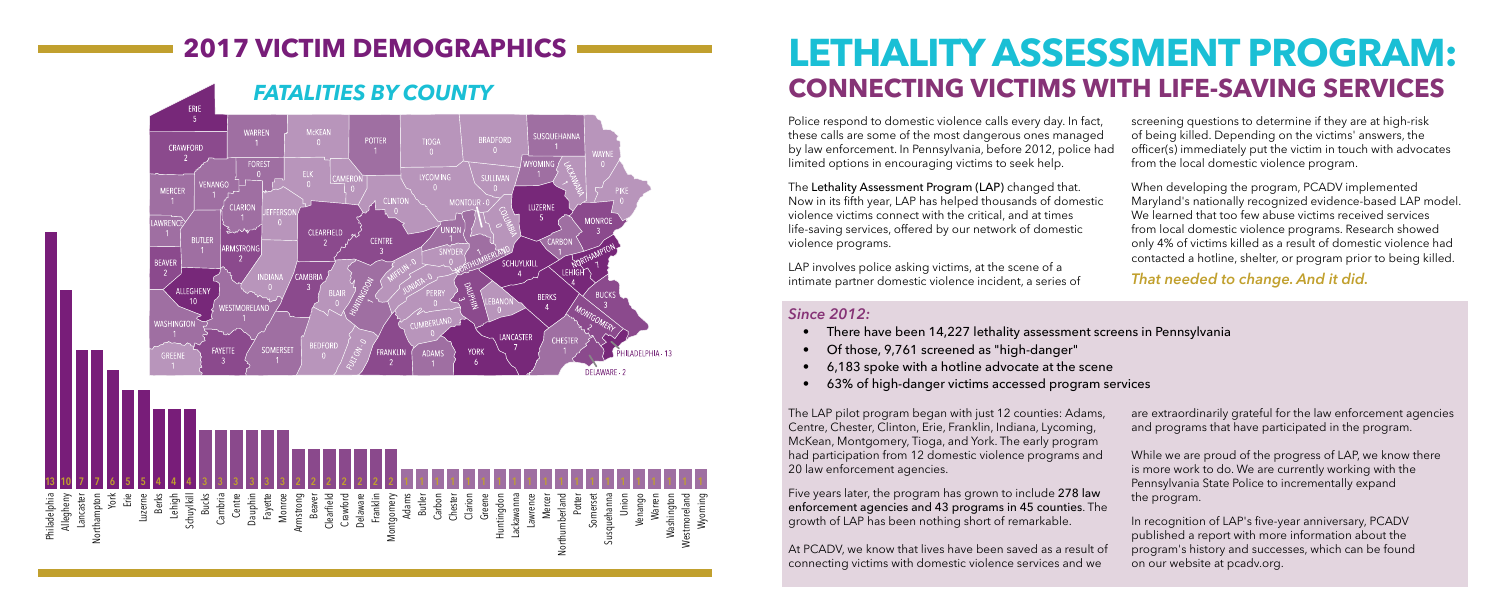### **DOMESTIC VIOLENCE AND MASS SHOOTINGS: A DEADLY LINK**

A history of domestic violence is not limited to the most recent perpetrators of mass shootings. The massacre at Virginia Tech in 2007 was carried out by a man accused of harassing women. The perpetrator of the 2012 Sandy Hook Elementary School shooting shot his mother four times before killing 20 children and six adults.

In fact, a study by *Everytown for Gun Safety*, which used FBI data and media reports to analyze mass shootings from January 2009 to December 2016, showed that 54% of the perpetrators of these mass shootings had a history of domestic or family violence.

*Guns do not belong in the hands of domestic abusers. It's a deadly combination that we can no longer ignore.* 

Federal law already prohibits those convicted of misdemeanor domestic violence crimes or subject to a domestic violence protective orders from possessing firearms. But we need to go further. Additional protections need to be passed at the state level, making the laws easier to enforce and providing added security and safety for victims and survivors of domestic violence.

#### *Senate Bill 501 would keep guns out of the hands of domestic abusers.*

In 2017, 117 people died as a result of domestic violence – and 66% of victims were killed by a firearm. In the past 10 years, more than 1,600 Pennsylvanians have lost their lives as a result of domestic violence.

Domestic violence is a public epidemic that affects one in every 4 people in the United States. The senseless killings need to stop.

*In each of these shootings, the gunmen were either accused or convicted of domestic violence.*



**In the last two years, we've witnessed some of the deadliest shootings in U.S. history.** 

# **54%**

**of perpetrators of mass shootings had a history of domestic or family violence** 

 **66%** 

**of domestic violence homicide victims in 2017 were killed with a firearm**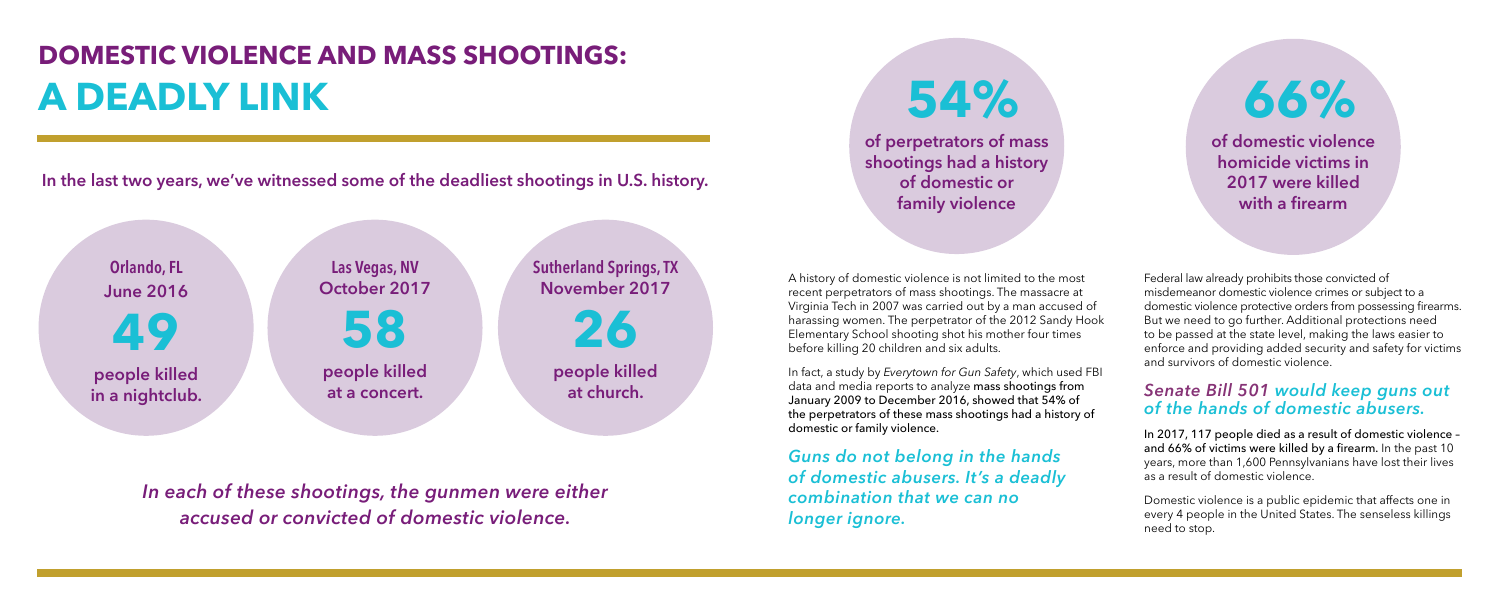# **VICTIM STORIES**

These vignettes represent a small sample of police accounts and media stories related to the 117 lives lost in 2017. These stories illustrate that no age, race, gender or socio-economic class is immune to domestic violence. They also represent its brutality.

> In Lawrence County, a 57-year old woman was killed after being stabbed in the head, neck and body with a screwdriver, by her son when he arrived at her home with a stun gun, screwdriver and extension cord. The son believed his mother had killed two of his cats. He then attempted to kill himself by cutting his wrists and immersing a toaster in a bathtub of water.

A Northumberland County man fired more than 100 rounds at police as his mother's body, whom he had killed, laid in the yard during an eight-hour standoff. The man was found dead from a self-inflicted gunshot wound to the head. His body was surrounded by dozens of spent rounds, a shotgun and two semi-automatic rifles. A prior criminal record should have prevented the man from obtaining the guns, but it is believed that he got the weapons from his father. The father killed himself days later.

A 29-year Allegheny County woman was shot in the neck and killed by her uncle with his vehicle. The victim's body was found in an abandoned garage. The uncle attempted to burn the vehicle, but was unsuccessful.

> A 25-year old York County woman died when her 35-year old husband attacked her with a sword. She was pregnant at the time of the attack. The couple's two-year old son was at home during the incident, but was unharmed. The husband called 911 and reported that he had struck and killed his wife with a sword. Police found the victim's body on the rear deck of the home.

A 41-year old man was attacked with a hatchet by his wife as he laid in bed. The couple's three children were in the Armstrong County home at the time of the attack. Police found the wife walking up the street in a blood-stained shirt. The husband later died.

A 70-year old Philadelphia grandmother was stabbed more than 30 times by her 29-year old grandson before she died. The grandson had a history of violence against family members. He allegedly killed his grandmother because she yelled at him.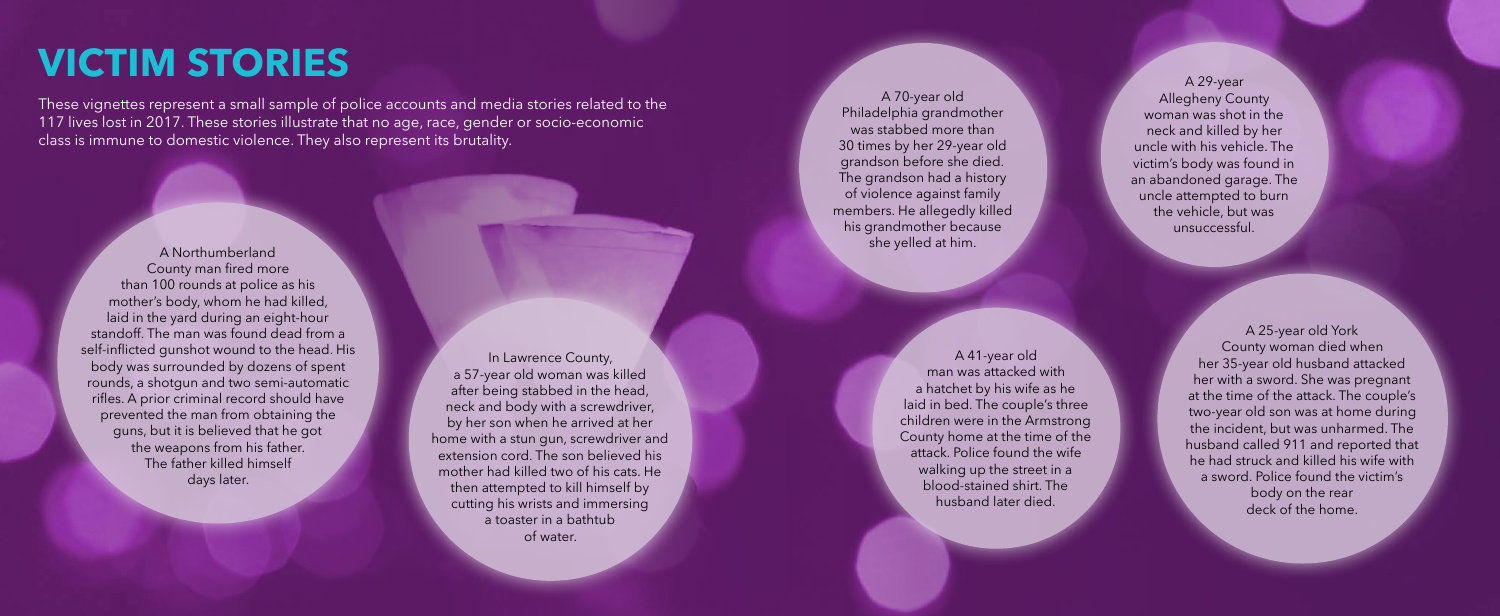# **HONORING VICTIMS WHO LOST THEIR LIVES TO DOMESTIC VIOLENCE IN 2017**

**Adams County (1)** Tracy Williams

#### **Allegheny County (10)**

Angela Ceccarelli Christopher Dancy Dennis Drum Makebia Morgan Anthony Nicassio Bhim Rai Alina Sheykhet India Stewert Sarah Villarreal Daryl Waite

#### **Armstrong County (2)**

George Burdette Jr. Thomas Snyder

**Beaver County (2)** Lesli Kelly Alan Patterson

#### **Berks County (4)**

Catherine Kriebel Stephen Kriebel Nicole Monderwicz Tara Marie Serino

#### **Bucks County (3)**

Maria Choo Lin Choo Helen Lynn Farr Michael McNew **Butler County (1)** Melissa Barto

#### **Cambria County (3)**

Amanda Bennett Jessie Gordon Jessica Lunn

#### **Carbon County (1)** Sandra Marie Barndt

#### **Centre County (3)**

Jeremy Cantolina Courtney McGee Richard Smalley

#### **Chester County (1)** Mildred Abrams

**Clarion County (1)** Katrina Seaburn

#### **Clearfield County (2)** Beth Schultz

Victoria Schultz

#### **Crawford (2)**

Sarah Schaff Julie Willey

#### **Dauphin County (3)**

Veronica Santana-Costa Earl Watlington, Jr. Martha Watson

#### **Delaware County (2)** Nicole Katerynczuk Crystalin Thomas

#### **Erie County (5)**

Pamela Buren Christopher Feucht Karen Leclair Kevin Lucas Teresa Maroglio

#### **Fayette County (3)**

Steve Bricker James Plance Tasha May Walton

#### **Franklin County (2)**

Jamie Ruth Daley Kathleen Lange

**Greene County (1)** Melanie Howells

**Huntingdon County (1)** Kayla Ruby

**Lackawanna County (1)** Mary Reynolds

#### **Lancaster County (7)**

Bellailani Arnau Noah Arnau Hugo Ernesto Garcia-Hernandez Justin Halstead Janet Morris John Teffeteller Jacqueline Vera

**Lawrence County (1)** Lauri Craven

#### **Lehigh County (4)** Dagmary Baez-Arocho Emily Fatzinger Maria Santos Kelsy Thomson

#### **Luzerne County (5)**

Lorraine Ambrose Erik Dupree Rebecca Getz Devon Major Ezekiel Major

#### **Mercer County (1)** Olivia Maria Gonzalez

#### **Monroe County (3)** Morgan McGee Steven Mineo Ethan Robles

**Montgomery County (2)** Harry Bachman Annette House

#### **Northampton County (7)**

Catrina Adams Ryan Boomer Holly Cernobyl Terrance Ferguson Mary Louise Mixell-Moyer Joseph Mullner Lisa Menzo Santoro

#### **Northumberland County (1)** Penny Mansfield

#### **Philadelphia County (13)**

Terrance Corrigan IV Erica McClellan Virginia Cruttenden Raymond Finney Sr. Robert Girard Tracy Hedgepeth Marisol Garcia-Infante Tavonia Love Geraldine McCoy Florence "Tina" Pompey Robin Potter Michelle Saint-Aude Nadirrah Taylor

**Potter County (1)** Krystal Howard

#### **Schuylkill County (4)**

Diane Bailey Diane Brobst Gary Marchalk Todd Swantek

**Somerset County (1)** Brittney Kyle

**Susquehanna County (1)** Robert Hubai

**Union County (1)** Aaron Boone

**Venango County (1)** Sally Nichols

**Warren County (1)** Jessica White

**Washington County (1)** Loraine Gladys Smith

**Westmoreland County (1)** Frances Smith

**Wyoming County (1)** Debra Benedict

#### **York County (6)**

Ahshantianna Johnson Collin McGlen Smith Samantha Stein Kelly June Williams Tammy June Williams Diana Heilner